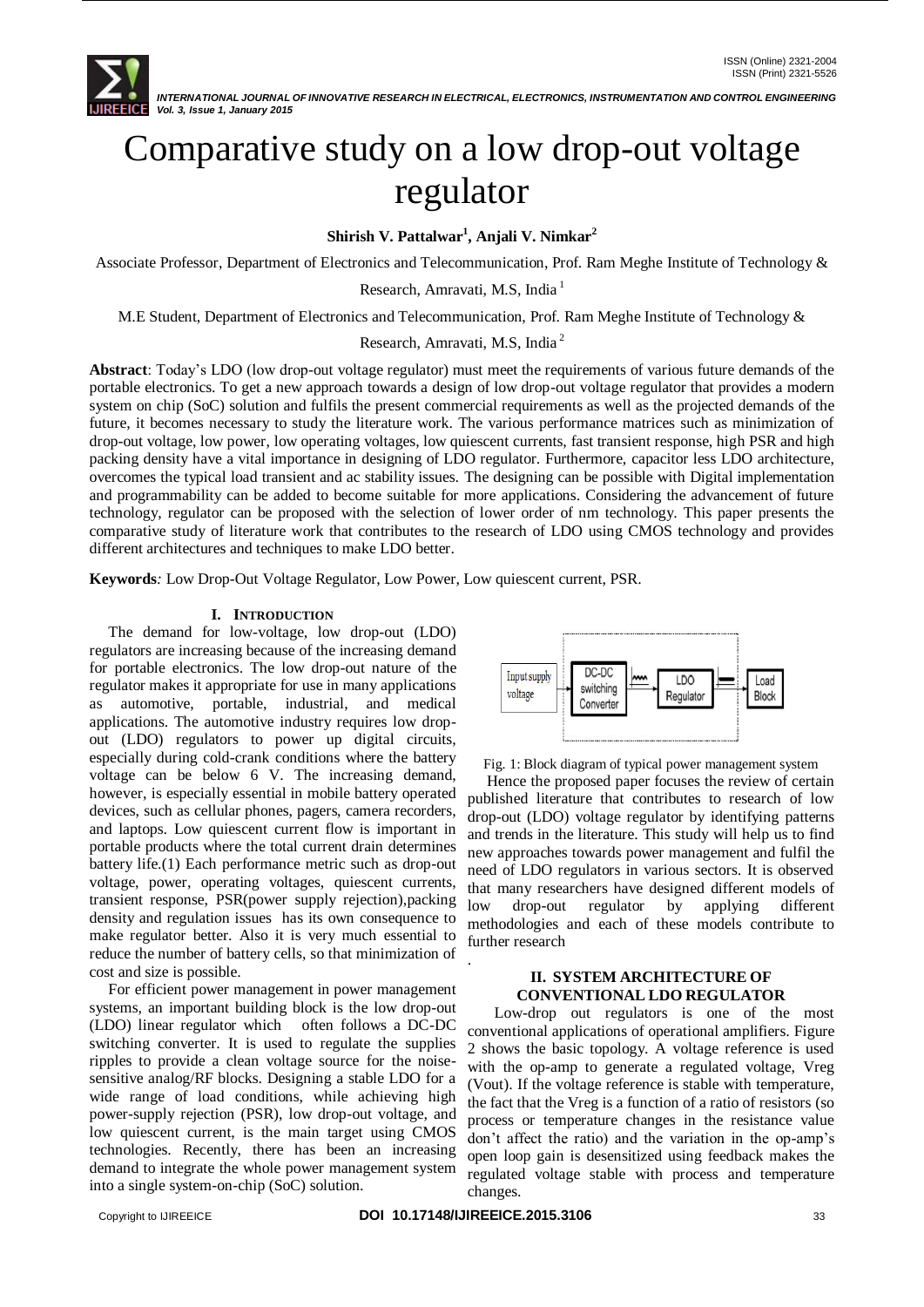



Fig. 2: Conventional LDO

## **III.KEY PARAMETERS OF LDO REGULATOR**

Some of the key parameter of low drop-out regulator is discussed where-

Ii, Vi–Input current and input voltage

Io, Vo –Output current and output voltage

# *A. Dropout Voltage*

 Dropout voltage is the input-to-output differential voltage at which the circuit ceases to regulate against further reductions in input voltage; this point occurs when the input voltage approaches the output voltage.

## *B. Quiescent Current or Ground Current*

 Quiescent current, or ground current, is the difference between input and output currents. Minimum quiescent current is necessary for maximum current efficiency. Quiescent current is defined by-

$$
I_q = I\mathbf{i} - I\mathbf{o}
$$

Quiescent current consists of bias current (such as bandgap reference, sampling resistor and error amplifier) and drive current of the series pass element, which do not is mostly determined by the series pass element, topologies, ambient temperature, etc.

# *C. Efficiency*

 The efficiency of a LDO regulator is limited by the quiescent current and input/output voltage as follows:

Efficiency =  $[I_0V_0/(I_0+Iq)$  Vi] ×100

To have a high efficiency LDO regulator, drop out voltage and quiescent current must be minimized. In addition, the voltage difference between input and of LDO regulators accounts for the efficiency. The input/output voltage difference is an intrinsic factor in determining the efficiency regardless of the load condition.

# *D. Load Regulation*

 Load regulation is a measure of the circuit's ability to maintain the specified output voltage under varying load conditions. Load regulation is defined as-

Load Regulation =  $\Delta$ Vo/ $\Delta$ Io

## *E. Line Regulation*

 Line regulation is a measure of the circuit's ability to maintain the specified output voltage with varying input voltage. Line regulation is defined as-

Line regulation=ΔVo/ΔVi

## *F. Transient Response*

The transient response is an important specification,

for a load current step change. The transient response is a function of the output capacitor value (Co), the equivalent series resistance (ESR) of the output capacitor, the buy pass capacitor (Cb), and the maximum load current.

## **IV. DIFFERENT CIRCUIT TOPOLOGIES USED TO DESIGN LDO'S.**

 In the year 1998,Gabriel A. Rincon-Mora, Phillip E. Allen in their paper named " A Low-Voltage, Low Quiescent Current, Low Drop-Out Regulator'' discussed some techniques that enable the practical realizations of low quiescent current LDO's at low voltages and in existing technologies. The proposed circuit exploits the frequency response dependence on load-current to minimize quiescent current flow. Moreover, the output current capabilities of MOS power transistors are enhanced and drop-out voltages are decreased for a given device size. A drop-out voltage also need to be minimized to maximize dynamic range within a given power supply voltage. In this paper, two significant contributions namely current efficient buffer and current boosted pass device, make the low-voltage design viable for battery powered circuits. Both these techniques take advantage of the availability of a sense element that provides a linearly load dependent current. This is intrinsic for low quiescent current flow during low load-current conditions. The resulting circuit takes maximum advantage of the transistors utilized to yield low component count and low overall ground current. Furthermore, the current boosting technique can be readily implemented in applications requiring low switch-on resistors, i.e., dc-dc converters.

contribute to output power. The value of quiescent current Martínez, and Edgar Sánchez-Sinencio, in their paper In the year 2007, Robert J. Milliken, Jose Silvanamed, "Full on-chip CMOS low-dropout voltage regulator" proposed a solution to the present bulky external capacitor low-dropout (LDO) voltage regulators with an external capacitor less LDO architecture. The large external capacitor used in typical LDOs is removed allowing for greater power system integration for systemon-chip (SoC) applications. The compensation scheme is presented that provides both a fast transient response and full range alternating current (ac) stability from 0 to 50 mA load current even if the output load is as high as 100 pF. This paper poses to remove the large external capacitor, while guaranteeing stability under all operating conditions using 0.35µm CMOS technology. Removing the large off-chip output capacitor also reduces the board real estate and the overall cost of the design and makes it suitable for SoC designs. There are the following two major design considerations 1) small over/under shoots during transients and 2) the regulator's stability. To solve these issues, a compensating left-hand plane (LHP) zero is introduced in the proposed design. Not only does the proposed regulator consume low power, but it provides a low dropout voltage and fast settling time. SoC designs would benefit from the reduced board real estate, pin count, and cost achievable with the proposed off-chip capacitor less full CMOS LDO regulator.

which is the maximum allowable output voltage variation Philip K. T. Mok in their paper, "A Chip-Area Efficient In year 2010, Ka Nang Leung, Yuan Yen Mai, and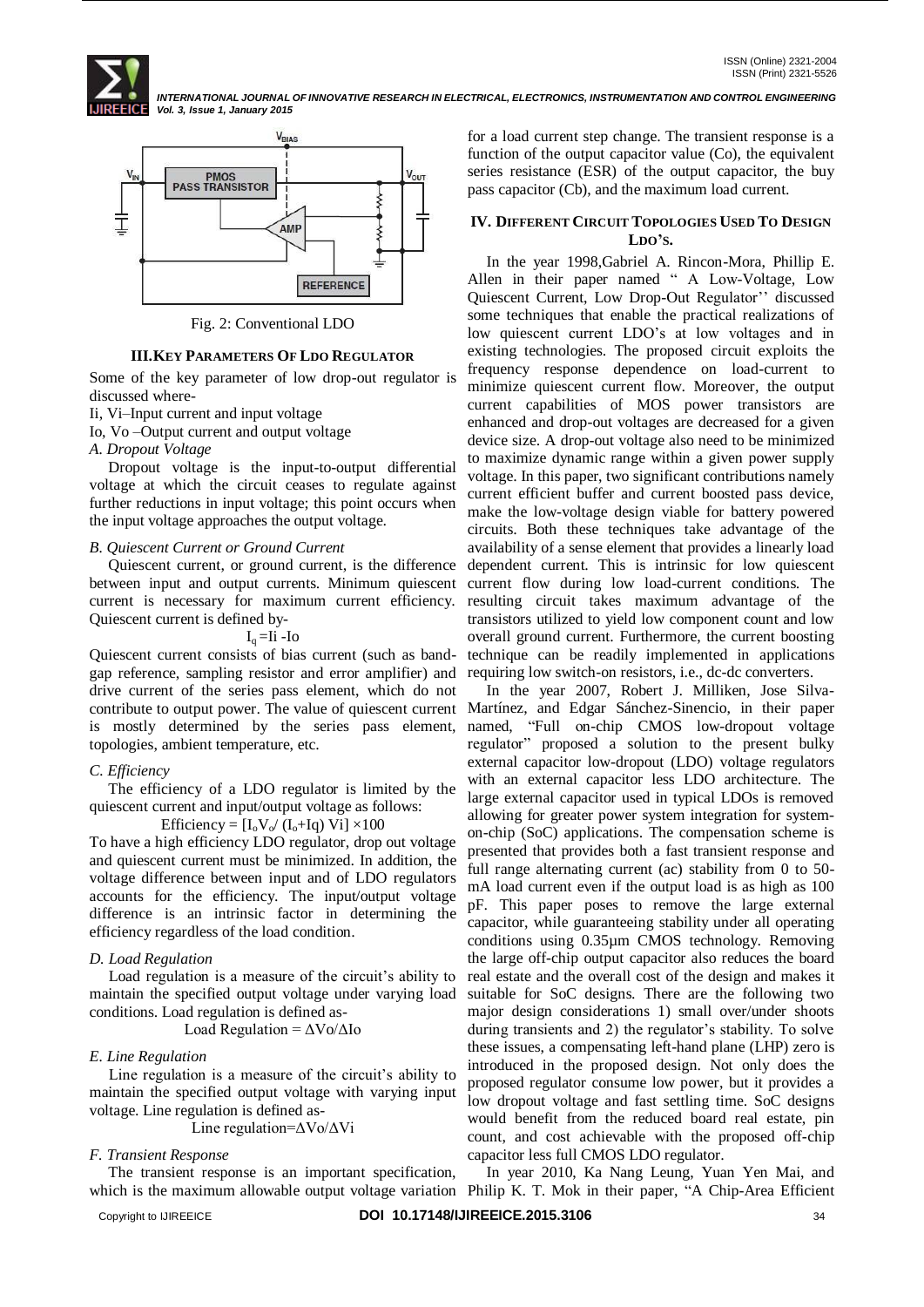

Voltage Regulator for VLSI Systems**''** presented an error achieved this performance by increasing the impedance to amplifier structure to improve load regulation of low-the supply with a current-sampling feedback loop. The voltage low-dropout regulators using AMS 0.35µm loop essentially samples the output current with a CMOS technology. Compactness is a major concern of mirroring sense transistor and mixes it into the main this work. The key requirements of the error amplifier are wide output swing to maximize the gate to source voltage of the power transistor and simple frequency response to supply ripple (by  $6\times$ ) in this way prevents switching ease frequency compensation of the LDO. A currentmirror amplifier proves good choice for this purpose .A single-sided gain-retained method to extend the high gain region of the error amplifier and retain the voltage gain at LDO regulators with a programmable output voltage [9] large load current is proposed in this paper. Experimental [11]. In January 2012,Jia-Hui Wang, Chien-Hung Tsai and results show that the required power transistor size is Sheng-Wen Lai in their paper, "A Low-Dropout regulator reduced by 25% to achieve similar performance in load with tail current control for DPWM clock correction'' regulation. Moreover, extra power consumption and presented a low-dropout (LDO) regulator with tail current increase of silicon area are not significant. The design of the output stage of the error amplifier has a substantial bit current digital-to-analog converter, and a current impact on the required size of the power transistor for the improvement of load regulation, especially when the TCC adjusts the tail current ratio of the dual differential supply voltage of the VLSI systems is low. The idea can be extended to the analog-driver design for maximizing the output capability.

 In March 2010, Mohamed El-Nozahi, Ahmed Amer*,*  Joselyn Torres*,* Kamran Entesari and Edgar Sánchez-Sinencio*,* in their paper named" High PSR Low Drop-Out Regulator With Feed-Forward Ripple Cancellation Technique'' presented a low drop-out (LDO) regulator with a feed-forward ripple cancellation (FFRC) technique that achieves a high power-supply rejection (PSR) over a VCOs because they have advantage of reduced supply wide frequency range. Kelvin connection is also used to noise, allowing a steady oscillator frequency in a SoC increase the gain–bandwidth of the LDO that allows for faster transient performance. The LDO was implemented in 0.13µm CMOS technology and achieves a PSR better mechanism. Therefore, the proposed LDO regulator is than 56 dB. This is the first LDO that achieves such a high PSR up to 10 MHz In addition; it enables the design for high supply currents and low quiescent current consumption. The proposed topology provided a robust design when the process, temperature and bonding inductance variations are considered. The FFRC can be extended to any existing LDO architecture to yield a high PSR for a wide range of frequencies. In addition, it was shown that Kelvin connection at the output helps to increase the GBW of the LDO without affecting the stability at heavy loads.

 In year 2010,Amit P. Patel and Gabriel A. Rincon-Mora in their paper, "High Power-Supply-Rejection (PSR) Current-Mode Low-Dropout (LDO) Regulator," presented and Auto tuning Algorithms'' that can perform fasta 5-mA 1.5-*μ*m bipolar current-mode LDO regulator that, transient and auto tuned voltage. As there are still several with a higher bandwidth current loop, suppresses higher arguments regarding the digital implementation on the frequency noise by 49 dB (i.e., power supply rejection) up LDOs, advantages and disadvantages of the digital control to 10 MHz with only 68 nF at the output, which is 20 dB are first discussed in this paper to illustrate its opportunity better than its voltage-mode counterpart. Modern system-in the LDO applications. This paper brings new concept to on-a-chip (SoC) solutions suffer from limited on-chip digitize LDO's using 0.18µm CMOS technology. capacitance, which means that the switching events of Following that, the architecture and configuration of the functionally dense ICs induce considerable noise in the digital scheme are demonstrated. Under the new design supplies. This ripple worsens the accuracy of sensitive concept, several drawbacks of the digital implementation analog electronics. Without dropping a substantial voltage, would be minor. This paper presents a D-LDO with point-of-load (PoL) low-dropout (LDO) regulators reduce various features that did not appear in the counterpart of (filter) this noise but only as much as their loop gains and the analog one. Different from the analog approach, a

(voltage) loop through a frequency shaping (*RC*degenerated) differential pair. Further suppressing the converter noise from rendering sensitive analog functions ineffectual.

 Many techniques have been proposed for designing control (TCC) that consists of a dual differential pair, a 5 summation circuit using 0.18µm CMOS technology. The pair of the LDO regulator to achieve a programmable output voltage using 5-bit digital signals. The power supply rejection over a wide frequency range is improved with addition of supply-ripple isolation mechanism. The proposed LDO regulator with TCC provides a supply voltage to a DPWM (digital pulse width modulation) to achieve a 32-level oscillator frequency. The DPWM is a voltage-controlled oscillator (VCO), and low-dropout (LDO) regulators which are used for the supply voltage of chip. In addition, the PSR performance improved by about 20 dB over a wide frequency range due to an isolation suitable for correcting the oscillator frequency of DPWMs. On the other hand, the TCC technology needs accurately to adjust tail current to achieve the 32-level output voltage of the LDO regulator; therefore, the transistors size of the TCC circuit is so large that the proposed LDO occupies more area than previous LDO regulators. This brief proposes an LDO regulator with a programmable output voltage, which adjusts the clock of a DPWM and provides it with a clean supply voltage.

bandwidths allow. The prototyped 1.5-*μ*m bipolar LDO digital compensation scheme is demonstrated to solve the In the year 2013, Yen-Chia Chu and Le-Ren Chang-Chien introduced a digitally controlled low-dropout voltage regulator (LDO) in their paper entitled, " Digitally Controlled Low-Dropout Regulator with Fast-Transient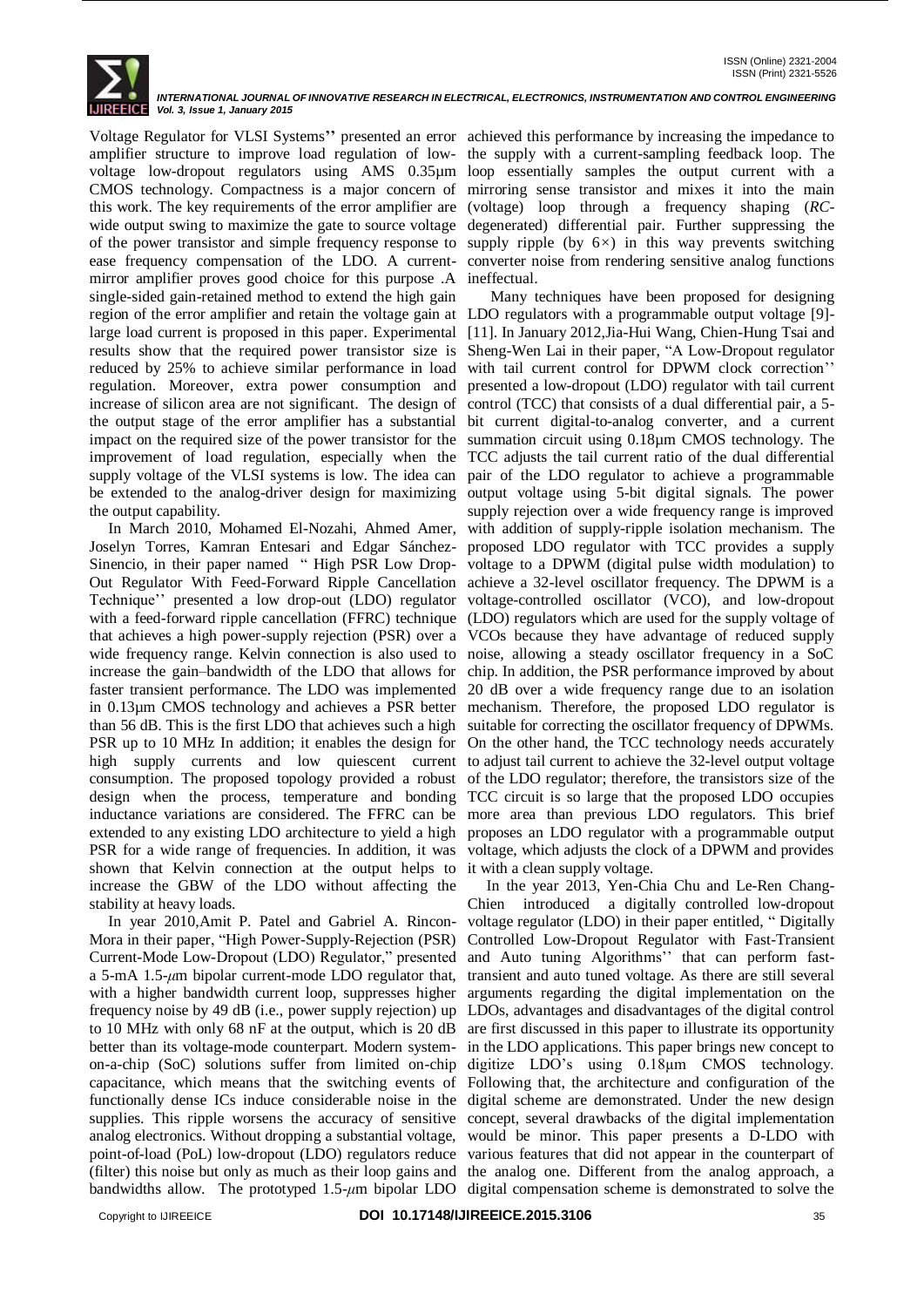

ESR zero problem when a small output capacitor is applications, the external capacitor used is quite large (10 employed. It is noted that the proposed digital scheme  $\mu$ F), but capacitor less architectures [4] have been allows more types of compensation to be implemented in proposed and form a significant part of current CMOS the design flow. In addition, to ensure the transient LDO design literature. The proposed circuit will be able to performance, several operating uncertainties should be exploit the frequency response dependence on load-current taken care of by an autonomous manner. Therefore, two to minimize quiescent current flow so that current efficient auto tuning methods to handle the uncertainty problem buffer and current boosted pass device can be made the were discussed. The first auto tuning method is to adjust low-voltage design viable for battery powered circuits. the charge-balance current by controlling the driving The advanced power management unit (PMU) concept voltage of the power MOSFET during the transient time. inside the SoC scheme inspires the digital control potential The second auto tuning function is to automatically assign for the design of a novel D-LDO regulator that is capable proper initial values for the compensator for avoiding to perform fast transient and performing the DVS function ringing at output voltage. Also the D-LDO is robust when can be used to propose LDO with digital implementation it is operating under the conditions of low supply voltage responsible to increase area of applications [2]. An error and wide supply voltage variation. One of the drawbacks amplifier structure to improve load regulation of lowin the digital control is the power consumption issue as voltage, low-dropout regulators can be employed. The power consumption of the digital controller is higher than TCC adjusts the tail current ratio of the dual differential that of the analog controller.

 In 2014, Chung-Hsun Huang, Ying-Ting Ma and Wei-output voltage using 5-bit digital signals. Chen Liao in their paper entitled "Design of a Low-In [9]–[11], external control signals open or short the Voltage Low-Dropout Regulator," presented a low-voltage switch transistors to change the feedback resistor divider low-dropout (LDO) regulator that converts an input of 1 V ratio to achieve a programmable output voltage. However, to an output of 0.85–0.5 V, with 90-nm CMOS extra resistors and switch transistors are needed for technology. A simple symmetric operational trans-additional output voltages. The FFRC technique can be conductance amplifier is used as the error amplifier (EA), extended to any existing LDO architecture to yield a high with a current splitting technique was adopted to boost the PSR for a wide range of frequencies [4]. A LDO regulator gain. This also enhances the closed-loop bandwidth of the using a simple OTA-type EA plus an adaptive transient LDO regulator. In the rail-to-rail output stage of the EA, a accelerator achieve fast transient response, low *IQ*, and power noise cancellation mechanism is formed, high PSR under a wide range of operating conditions. If in minimizing the size of the power MOS transistor. the rail-to-rail output stage of the EA, a power noise Furthermore, a fast responding transient accelerator is cancellation mechanism is formed, the size of the power designed through the reuse of parts of the EA. These MOS transistor can be minimized [1]. advantages allow the proposed LDO regulator to operate over a wide range of operating conditions while achieving 99.94% current efficiency, a 28-mV output variation for a 0–100 mA load transient, and a power supply rejection of roughly 50 dB over 0–100 kHz. This paper proposed an LDO regulator using a simple OTA-type EA plus an adaptive transient accelerator, which can achieve operation below 1 V, fast transient response, low *IQ*, and high PSR under a wide range of operating conditions.

## **V. RESULT AND DISCUSSION**

 From review of published literature, it is observed that many researchers have designed different models of low drop-out regulator by applying different methodologies. Also many phenomena have been undertaken to enhance the transient response of the LDO regulators and to combat with stability issues and power management problems. Efficiency obtained with mentioned proposed LDO architectures is about 98%.The LDO architectures in [1] and [5] provide current efficiency of 99.94% and of lower order of nm technology to fulfil targeted 99.95% respectively whereas [4] &[5] gives PSR of about demands. 57dB at 100KH<sub>z</sub>.It is seen that nm technology proves better in achieving required performance specifications.

 The large external capacitor used in typical LDOs can be removed allowing for greater power system integration for system-on-chip (SoC) applications that require a sound [2] compensation scheme for both the transient response and the alternating current (ac) stability. Presently, in some

pair of the LDO regulator to achieve a programmable

## **VI.CONCLUSION**

 By comparing circuit topologies for designing LDO regulator, it is seen that in general, all LDO specifications constrain each other. It is difficult to improve all of them simultaneously. As the various performance matrices such as minimization of drop-out voltage, low power, low operating voltages, low quiescent currents, fast transient response, high PSR and high packing density have a vital importance in designing of LDO regulator, future LDO should beware of all these matrices. The capacitor less LDO architecture sounds good in overcoming the typical load transient and ac stability issues. Furthermore, the designing can be possible with digital implementation and programmability can be added to become suitable for more applications. Also future nm technology offers more advantages in achieving most of the performance specifications so considering the advancement of future technology, regulator can be proposed with the selection

#### **REFERENCES**

- [1] Chung-Hsun Huang,Ying-Ting Ma, and Wei-Chen Liao, "Design of a Low-Voltage Low-Dropout Regulator," *IEEE Transactions on Very Large scale Integration (VLSI) systems*, vol. 22, no. 6, pp.1308-1313,June 2014.
- [2] Yen-Chia Chu and Le-Ren Chang-Chien*,* "Digitally Controlled Low-Dropout Regulator with Fast-Transient and Autotuning Algorithms'' *IEEE Transactions on Power Electronics,* vol. 28, no. 9,pp.4308-17, September 2013.

Copyright to IJIREEICE **DOI 10.17148/IJIREEICE.2015.3106** 36